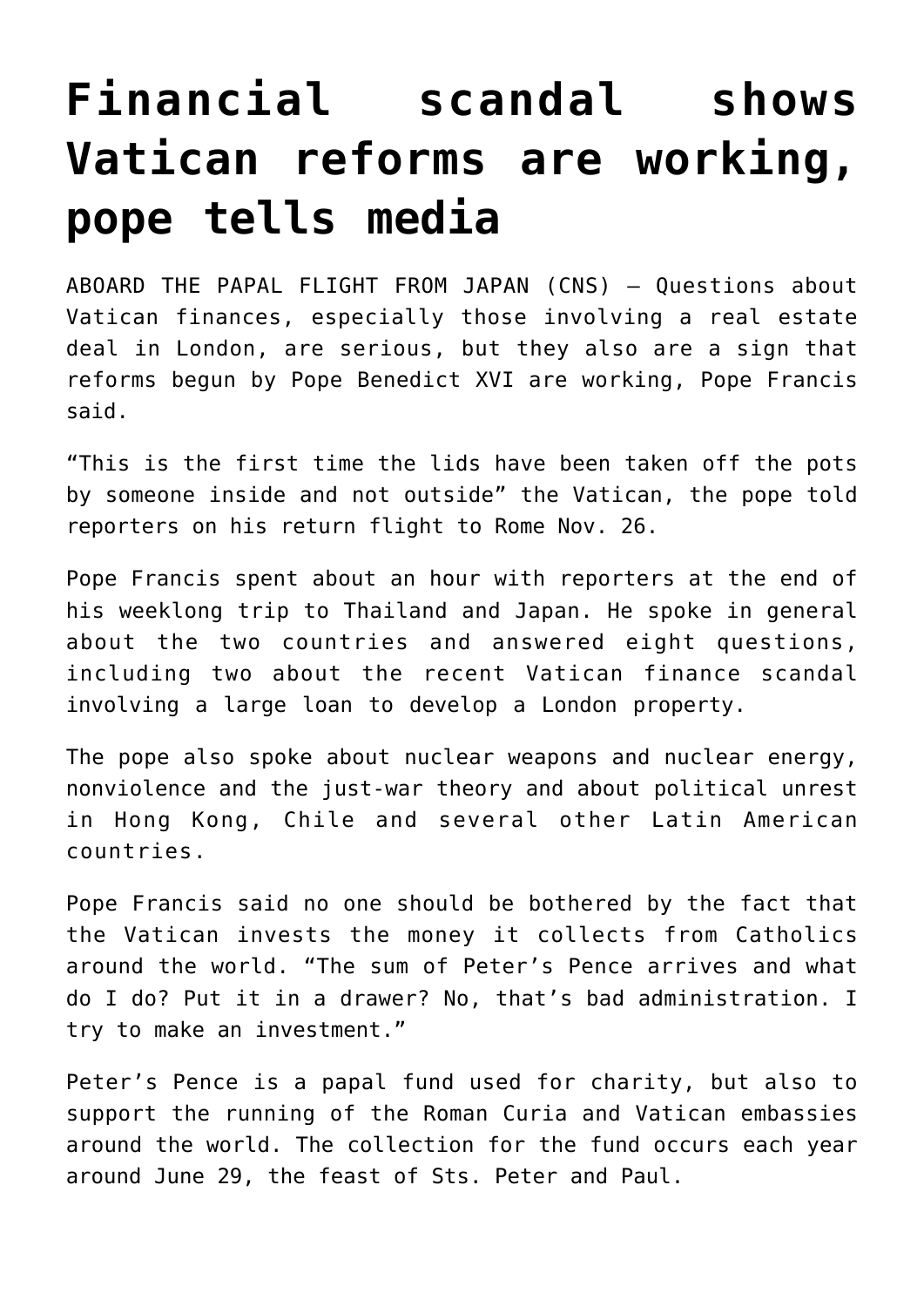When handling Vatican funds, the pope said it is best to follow what some people describe as a "widow's investment," which is putting money into a variety of investments, so that if one fails, the entire amount is not lost. And, of course, he said, all of the investments must be moral.

"If you make an investment with Peter's Pence in a weapons factory, the offering is no longer an offering," he said.

"And, yes, you can buy a building and rent it and then sell it," but only when the investment is sound and one is certain that the people who will benefit from it are those Peter's Pence is intended to help, the pope said.

The London deal, though, seems to have involved "things that don't seem 'clean,' but the report did not come from outside." Instead, under finance reform procedures begun by Pope Benedict XVI and continuing under Pope Francis, "it was the internal auditor general, who said, 'Look, here is something that doesn't add up.' He came to me."

When the auditor asked the pope what he should do, the pope said that he told him to go to the Vatican prosecutor with the information. "For that, I am content, because it shows the Vatican administration has the resources" to report and investigate suspicious activity.

The Vatican prosecutor, the pope continued, did a preliminary study and thought some form of "corruption" might be involved, so he asked permission to search several Vatican offices, including in the Vatican Secretariat of State.

"I signed the authorizations myself," Pope Francis told reporters.

One thing he has not signed or even begun to work on, he said, is a proposed encyclical letter on nonviolence.

Asked about the idea of such a letter, Pope Francis said, "The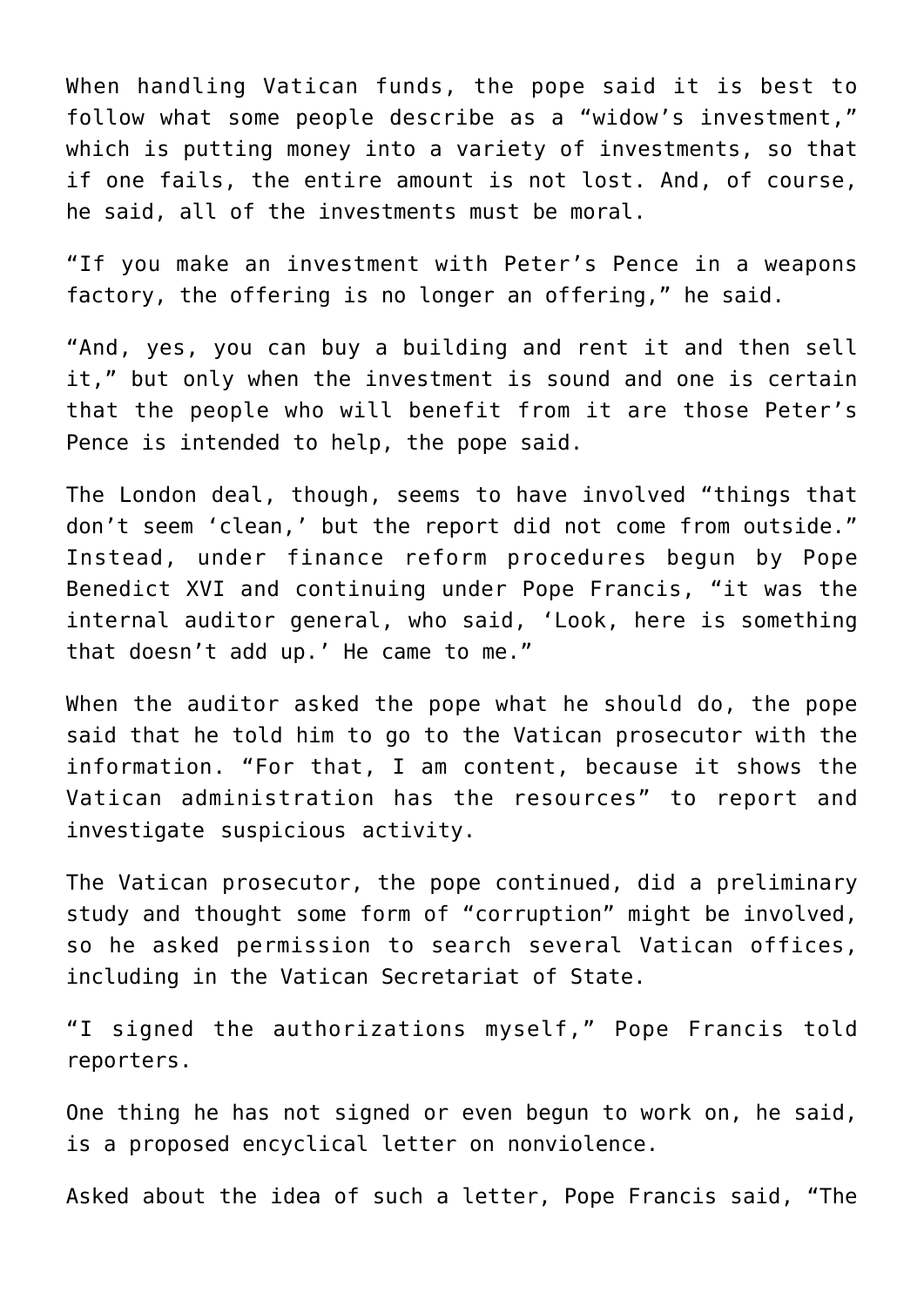plan exists, but the next pope will do it."

The encyclical is one of many "projects in the drawer" that are "maturing there," waiting until the time is right, he said.

Pope Francis was asked specifically if believed there could be such a thing as a "just war." Catholic tradition has long held that a nation attacked by an enemy could respond morally to that attack under certain conditions, including that the measures taken were proportionate to the damage inflicted and that civilians were not targeted.

"The hypothesis of legitimate defense remains always," the pope said. But in Catholic moral teaching, responding with violence must be "the last resort; the last resort is with weapons." First a nation must try "legitimate defense with diplomacy, with mediation."

As an aside, Pope Francis said he likes the fact that Catholic moral teaching continues to develop. "We are making progress in ethics and I like questioning all these things. It means that humanity is moving forward positively and not only negatively."

Speaking of diplomacy and mediation, the pope praised the United Nations for its peacemaking efforts, but he raised questions about the U.N. Security Council giving a veto power to its permanent members: United States, Russia, China, France and Great Britain.

For example, he said, if "there is a problem with weapons and everyone agrees on resolving the problem" to avoid war, "one with veto power can say no and everything stops."

Pope Francis said he was not an expert on the United Nations, but he thought it would be a good idea if all the members were equal.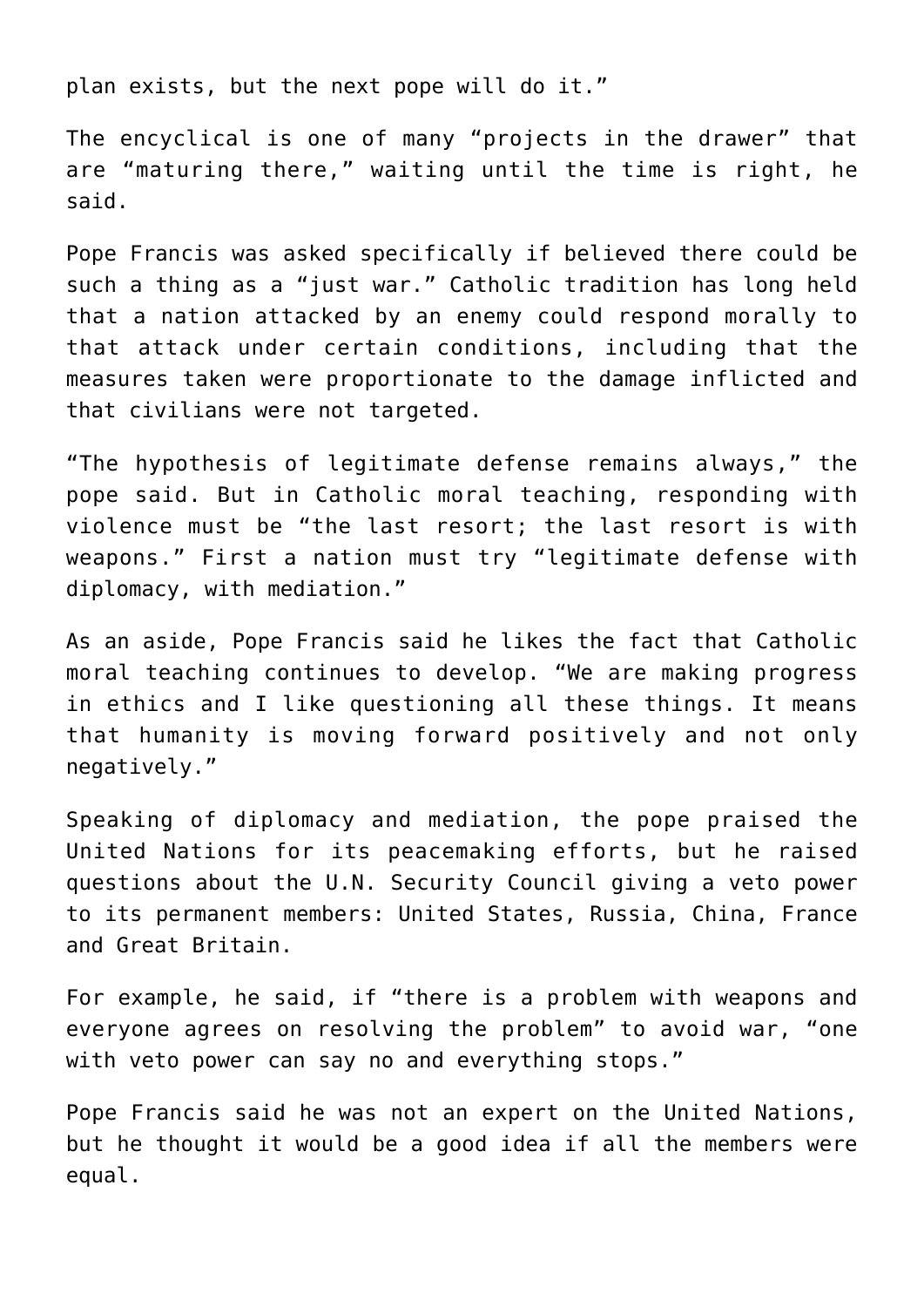He also noted existence of "armaments hypocrisy," which involves "Christian countries, or at least countries with a Christian culture (and) European countries that speak of peace and live by (selling) weapons. This is called hypocrisy."

As for nuclear weapons, the pope reminded reporters that visiting Nagasaki and Hiroshima Nov. 24, "I said again that the use of nuclear weapons is immoral; this must go in the Catechism of the Catholic Church. And not only the use, but also the possession, because if there is an accident or a crazed government, one's madness can destroy humanity. Think about what Einstein said: the fourth World War will be fought with sticks and stones."

As for nuclear power plants, the pope in Tokyo simply pointed out that the country's bishops have called for the abolition of the plants after the meltdown and radiation release in 2011 at the power plant in Fukushima.

Reporters asked for more.

"This is my personal opinion," he said: "I would not use nuclear energy until it is totally safe."

As the pope's plane flew from Thailand to Japan Nov. 23, it crossed the airspace of China and Hong Kong. The pope sent telegrams to Chinese President Xi Jinping and Hong Kong Chief Executive Carrie Lam, wishing their people peace.

Given the ongoing political unrest in Hong Kong, the pope was asked the meaning of the telegrams. Sending the telegrams is "automatic," he said. It is "a courteous way to ask permission to fly over their territory."

"This has no value in the sense of your question," he told the reporter. "It has only a value of courtesy."

As for the unrest in Hong Kong, Pope Francis said he does not know enough about the situation to comment in detail, but he